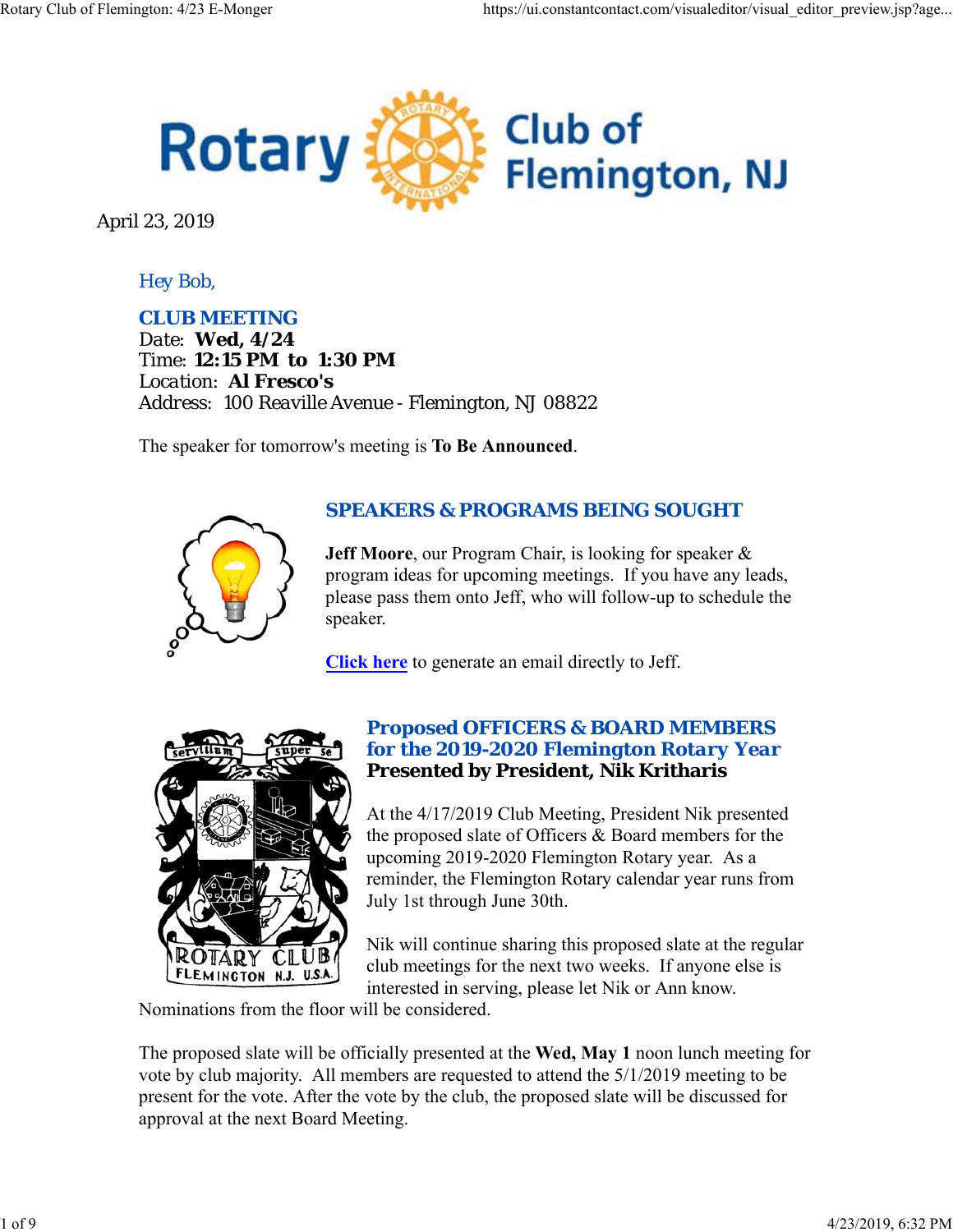The proposed slate is as follows:

| Proposed Slate of 2019-2020 RCOF Officers & Board Members |
|-----------------------------------------------------------|
|-----------------------------------------------------------|

| Club President      | Ann del Campo                                   |
|---------------------|-------------------------------------------------|
| President-Elect     | <b>Kyle Fogarty</b>                             |
| Secretary           | Harry Mazujian                                  |
| Treasurer, General  | <b>Terry Ownes</b>                              |
| Treasurer, Lunch    | <b>Ken Skowronek</b>                            |
| <b>Board Member</b> | <b>Nik Kritharis (Immediate Past President)</b> |
| <b>Board Member</b> | <b>Sandy Clark</b>                              |



## *Rotary Club of Flemington CHANGING of the GUARD DINNER* **Tuesday, June 25** Location: **55 Main Restaurant** Address: 55 Main Street - Flemington, NJ 08822 Time: 6:00 PM to 9:00 PM

The Changing of the Guard Dinner is scheduled for **Tuesday, June 25** at 55 Main, located at 55 Main Street in Flemington. Parking is available behind the restaurant.

Please join your fellow Rotarians as **President Nik** turns the gavel over to incoming **President, Ann del Campo**. Award presentations will include the coveted Rotarian of the Year & Paul Harris Fellow. Other awards will include Perfect Attendance as presented by Club Secretary, Kyle Fogarty, and awards presented by President Nik himself.

Dinner will be **buffet style** allowing everyone to walk around and mingle. The idea is not to stay seated in one spot all night. Food to include appetizers, mixed greens salad, grilled salmon/shrimp, braised beef short ribs, Chicken Saltimbocca, veggies and potatoes. Dessert to include Key Lime pie, cookies and a lemon tart.

The evening is **BYOB**. So please **bring** your own favorite **wine**, **beer** or **spirit** to enjoy with your spouse/significant-other/guest.

There will be no regular lunch meeting on Wednesday, 6/26 in lieu of the evening dinner.

Cost to Attend: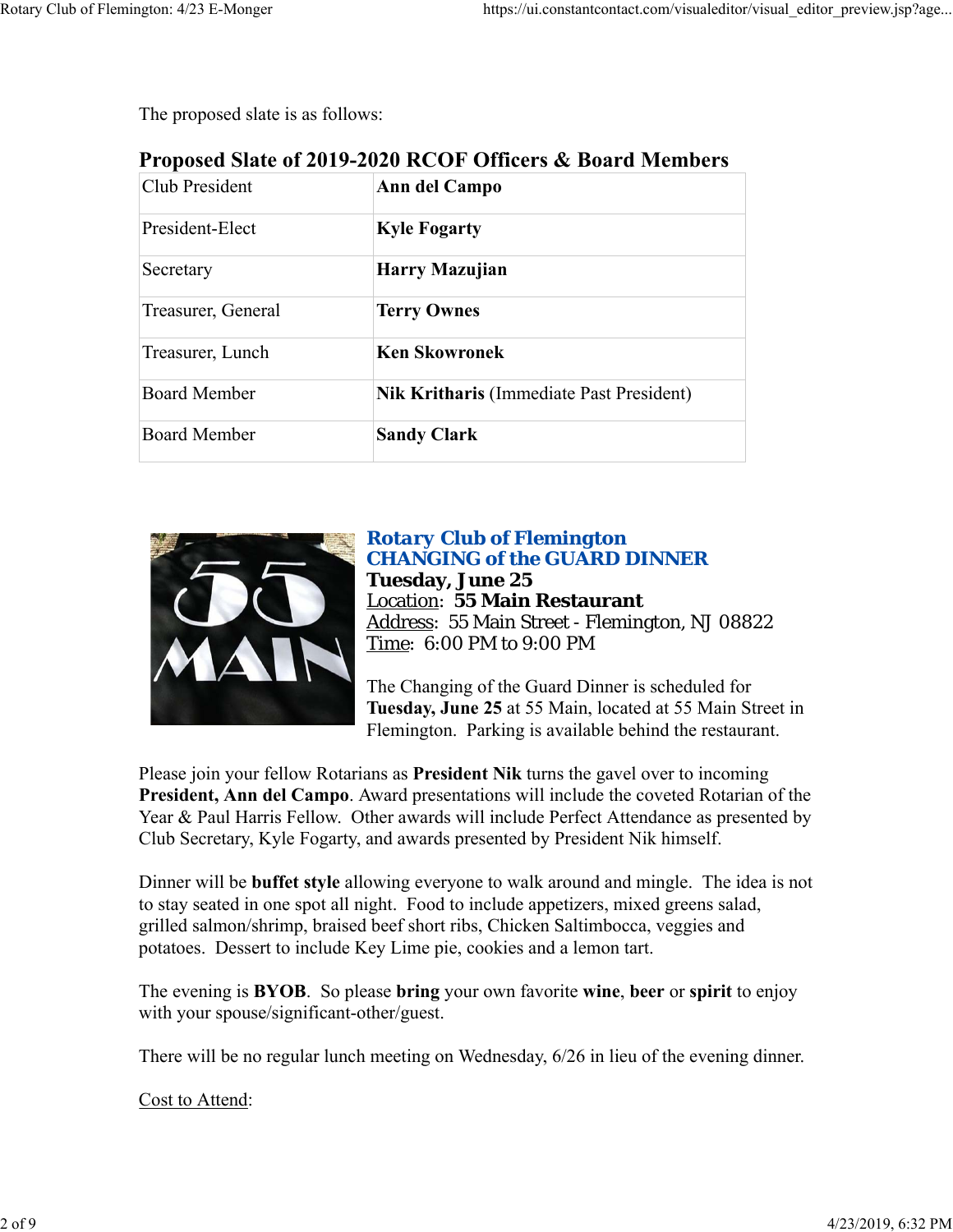- Pay-as-you-go members will pay \$15 for their meal. No cost for their spouses.
- Semiannual and annual paying members and their spouses attend free of charge.
- No cost for spouses of deceased members.

Please **RSVP** by **Wednesday, June 19** to the Evite invitation that will be coming out shortly. If you did not receive an Evite for some reason, please let us know if you are able to attend. Please indicate the total number attending when you do RSVP.

For additional information or questions, please contact Karen Widico at  $kwidico@njprevent.com$  (or) by phone at 908-782-3909.

## *PROPOSED NEW MEMBER* **Joseph "Joe" Gerko**

The Membership Committee and Board have approved **Joe Gerko** for potential membership in the Rotary Club of Flemington. Joe has been proposed by Ken Skowronek and has attended several of our club meetings. He would have the proposed classification of "**Banking**".

Joe is a current member of the North Hunterdon Rotary Club. Since he lives here in Flemington and works for Northfield Bank located at 56 Main Street in Flemington, he is looking to transfer to our club.

Besides Rotary, Joe is a board member of the Washington Crossing Park Association and is a member of the Hunterdon County Chamber of Commerce.

President Nik announced this information at the Wed, 4/3 lunch meeting. Since no objections were received, Joe is eligible for membership and will have his Orientation meeting scheduled.

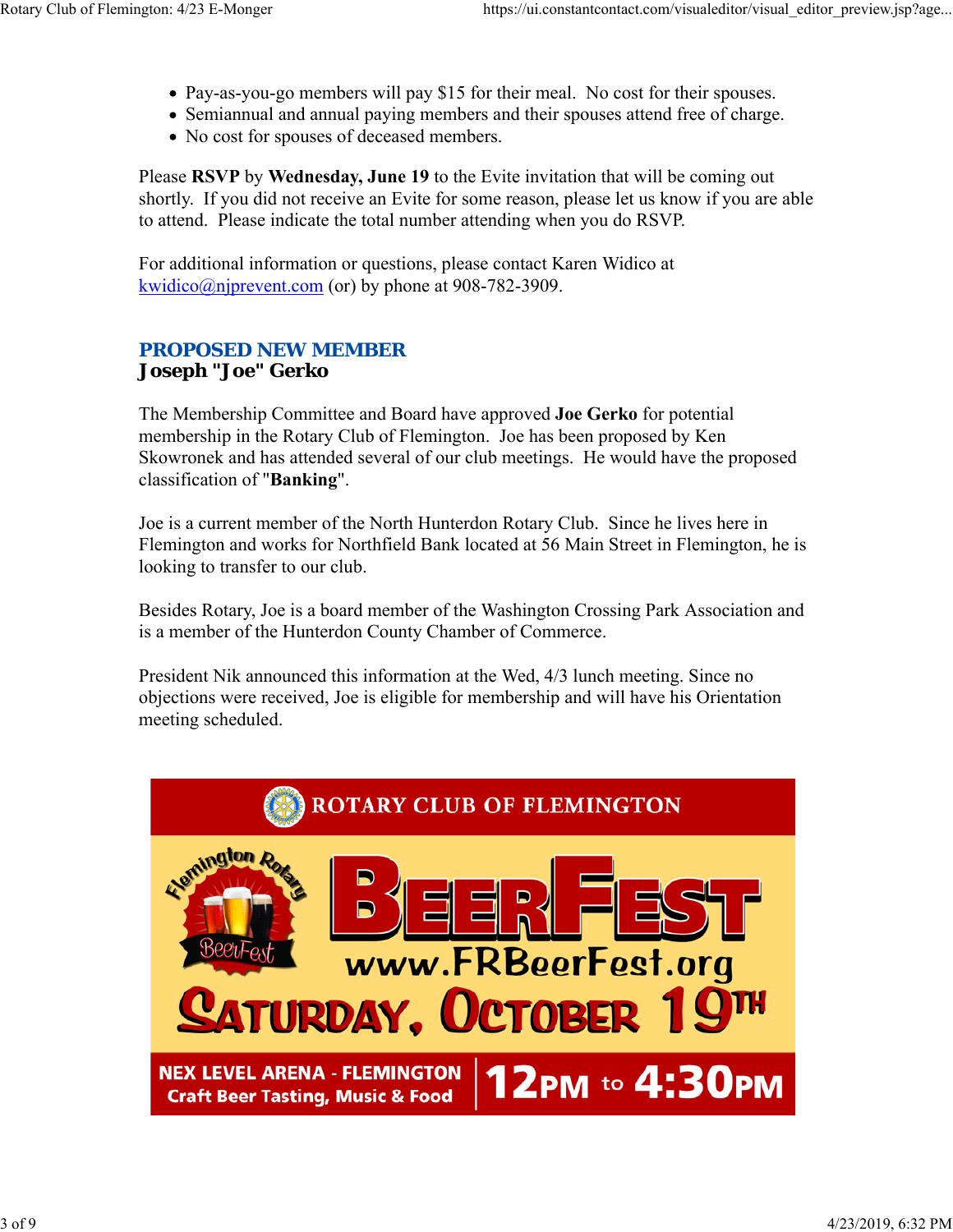#### *RIDES for JOHN ZULLO* **From Sandy Clark Updated 4/23/2019**

The following is an updated schedule for driving John Zullo to Wednesday Rotary meetings during the next several weeks. This will be revised as necessary in each weekly E-Monger. Scheduled drivers should contact Sandy Clark at least 24 hours before the Wednesday meeting if they are unable to drive. At the same time, John will call the scheduled driver at least a day in advance if he does not plan to attend the meeting.

#### **Schedule of Drivers for John Zullo**:

Apr. 24 - Ken Skowronek



## *Interact Club at H.C.R.H.S*

Ann Del Campo and Harry Mazujian are attending Interact Meetings at H.C.R.H.S. and will be sharing activities and updates as they learn about them.



## *Follow Us on Facebook*

The Rotary Club of Flemington is on Facebook with two (2) different Facebook pages! One page is for all information about the Rotary Club of Flemington. The second page is

dedicated to the BeerFest event. Click the links below to access our Facebook pages:

- Rotary Club of Flemington, NJ
- Flemington Rotary BeerFest



#### *The Flemington Rotary MEMBER DIRECTORY Is Updated on the Website*

A PDF copy of the Club Directory kept on the club website, located on the password protected "**Members Only**" page. To access this, simply goto **www.FlemingtonRotaryNJ.org** and click on "Members

Only" in the upper left. The page is password protected. If you do not have the password, simply email us and request it.

If you see any updates that need to be made (a change of address, email, phone number, something is not listed correctly, etc.), please email Sandy Clark and request any changes to be made. **Click Here** to generate an email to Sandy.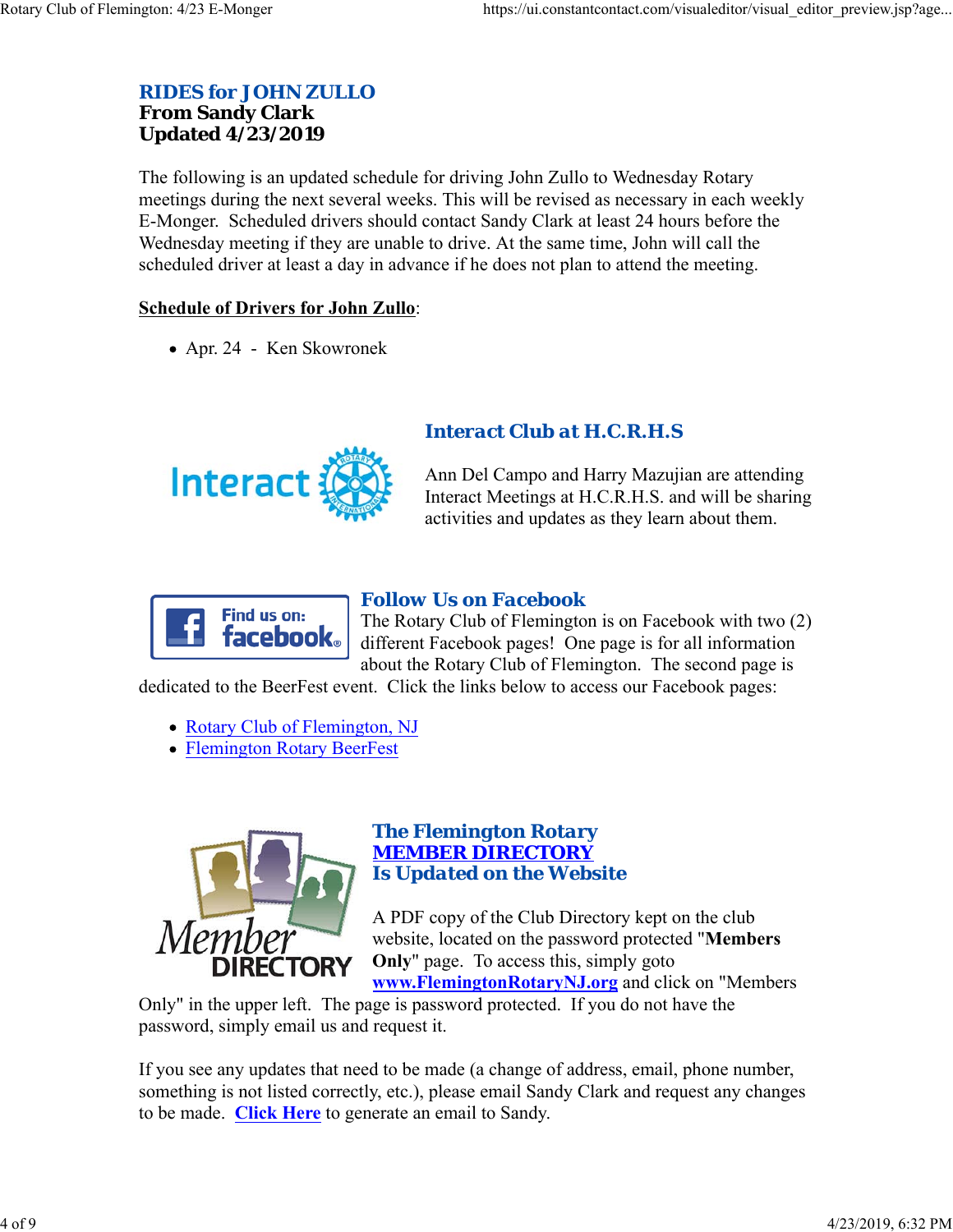

## *SPEAKERS & PROGRAMS BEING SOUGHT*

**Jeff Moore**, our Program Chair, is looking for speaker & program ideas for upcoming meetings. If you have any leads, please pass them onto Jeff, who will follow-up to schedule the speaker.

**Click here** to generate an email directly to Jeff.



## *HUNTERDON COUNTY CHAMBER OF COMMERCE*

As you know, the Rotary Club of Flemington is a member of the H.C. Chamber of Commerce. This enables all Rotarians the ability to attend a Chamber function as a "member". If someone asks you what your business is, you would explain that you are a member representing the Rotary Club of Flemington. **Click Here** to visit the Chamber website for a listing of upcoming events.

# *ROTARY DISTRICT 7475 NEWS*

**Click Here** to read the current news from our Rotary District 7475.

# *UPCOMING CLUB MEETING PROGRAMS:*

Wed, 5/1: Barry Kroll, PDG: Key Changes in our District + Related Highlights. Barry is a member of the Madison Rotary Club. He also serves as District 7475 Webmaster and Rotary Leadership Institute Vice-Chair.

Wed, 5/8: TBA. Wed, 5/15: TBA. Wed, 5/22: TBA. Wed, 5/29: 5th Wed - TBA.

*UPCOMING DATES TO NOTE:* 

**Next RCOF Board Meeting:** Wed, TBA at 5:30 PM (Usually the 3<sup>rd</sup> Wed). Next BeerFest Meeting: Wed, 5/1 at 6:30 PM (Usually the 3<sup>rd</sup> or 4th Wed). Next Membership Meeting: Wed, TBA at 1:30 PM (Usually the 2<sup>nd</sup> Wed).

**Upcoming RCOF Club Events, Fundraisers, Fellowship Events, Etc**.: 10/19 (Sat): Flemington Rotary BeerFest (Nex Level Arena)

#### **Rotary District 7475 Events & Functions:**

4/20: Rotary Leadership Institute, 7:30 am to 3:30 pm (West Orange High School)

- 5/3-5: District Conference in Gettysburg
- 5/13: District Training Assembly

6/1-5: Rotary International Convention - Hamburg Germany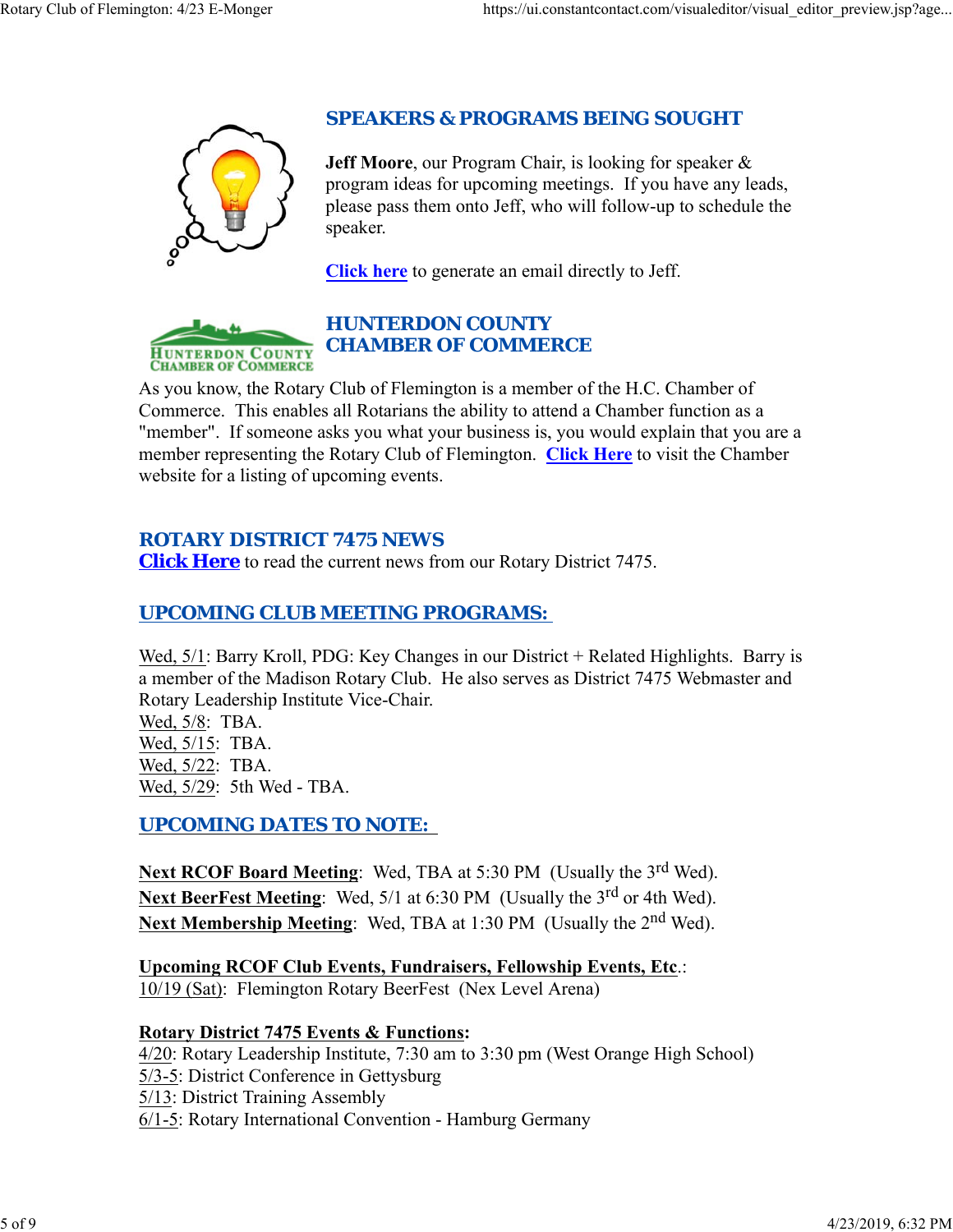6/21-23: RYLA (Rotary Youth Leadership Awards) 6/24: District Banner Exchange (Change Over Dinner)

## *COMMITTEE LIST:*

**Click Here** to download the listing of all current Club Committee's and its members.

## *"MEMBERS ONLY" WEBSITE:*

## **Click Here for the Members Only section of the website to find:**

- 1) The "Membership Proposal Form" to propose a new member.
- 2) New Member Information.
- 3) An Online Copy of the Club Membership Directory.
- 4) A Link to All Photos Albums of the Club.

#### *ROTARY WEBSITE LINKS:*

Rotary International: **www.Rotary.org** Rotary District 7510: **www.RotaryNJ.org**

#### *NEARBY ROTARY CLUB MEETINGS:*

As A Rotarian, you are Welcome to attend a Rotary Club meeting anywhere in the world. Click here for the Rotary Club Locator App. Or see below for some local meetings:

#### Mondays

**Lambertville/New Hope** (6:30 pm) - Lambertville Station Restaurant; 11 Bridge Street, Lambertville NJ 08530

#### Tuesdays

**Whitehouse** (12:15 pm) - The Rail; 157 Main Street, Whitehouse Station, NJ 08889 **Princeton** (12:15 pm) - The Nassau Club; 6 Mercer Street, Princeton, NJ 08540

#### Wednesdays

**Branchburg Township** (7:30 am): Stoney Brook Grille; 1285 Route 28, North Branch, NJ 08876

**Flemington** (12:15pm): Al Fresco's Restaurant; 100 Reaville Ave, Flemington, NJ 08822 **Hillsborough Township** (6:15 pm): The Landing Restaurant; 311 Amwell Road, Hillsborough, NJ 08844

#### Thursdays

**Clinton Sunrise** (7:30 am): Clinton Fire House; Old Hwy. 22 & New Street, Clinton, NJ 08809

**Montgomery/Rocky Hill** (7:30am): Cherry Valley Country Club; 125 Country Club Drive, Skillman, NJ 08558

**Somerville/Bridgewater** (12:15 pm): Raritan Valley Country Club; 747 State Route 28, Bridgewater, NJ 08807

**Trenton** (12:15 pm): Trenton Country Club; 201 Sullivan Way, West Trenton, NJ 08628

#### Fridays

**North Hunterdon** (12:15 pm): Mountain View Chalet; 154 Route 173, Asbury, NJ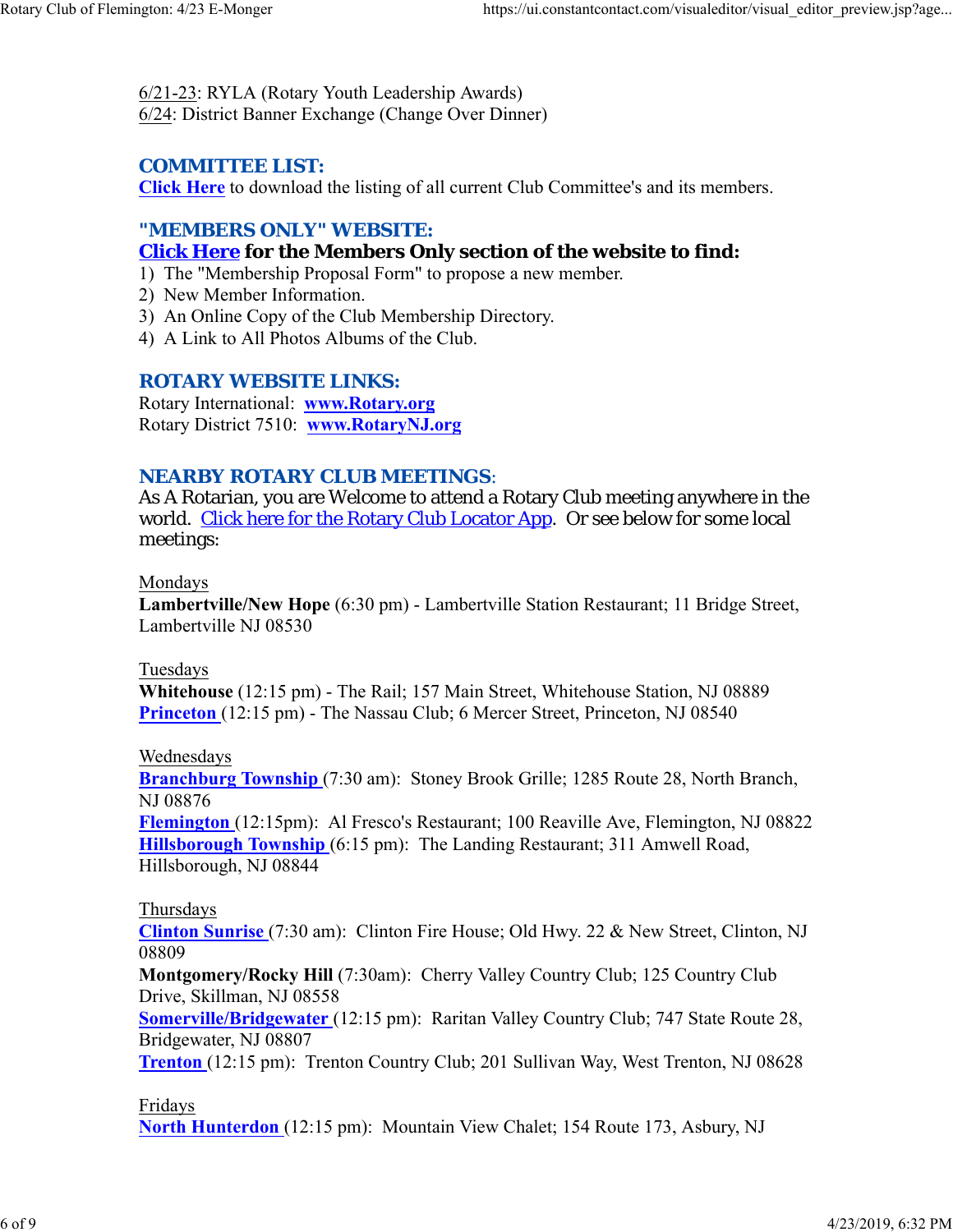08802

Princeton Corridor (12:15pm): Hyatt Regency; 102 Carnegie Center, Rt. 1 North, Princeton, NJ 08540

#### eClub

**Rotary eClub of Hunterdon Horizon**: View website for meetings or online makeups.

# RI President's Call for Action in **2018-2019**: **"Be the Inspiration" Rotary Club of Flemington, NJ - Our 95th Year**

Founded October 3, 1923 \* Charter #1529 \* District 7475

| Club President                                  | <b>Nik Kritharis</b>                       |  |
|-------------------------------------------------|--------------------------------------------|--|
| President-Elect                                 | Ann del Campo                              |  |
| Secretary                                       | <b>Kyle Fogarty</b>                        |  |
| Treasurer, General                              | <b>Terry Ownes</b>                         |  |
| Treasurer, Lunch                                | <b>Ken Skowronek</b>                       |  |
| <b>Board Member</b>                             | <b>Kim Metz</b> (immediate Past-President) |  |
| <b>Board Member</b>                             | <b>Sandy Clark</b>                         |  |
| <b>Board Member</b>                             | D.J. Wright                                |  |
| Sergeant-at-Arms                                | <b>Tom Fisher</b>                          |  |
| R.I. President                                  | Barry Rassin (New Providence, Bahamas)     |  |
| District Governor (DG)                          | <b>John Wilson</b> (Newark)                |  |
| District Governor Elect (DGE)                   | <b>Ray Freaney (Madison)</b>               |  |
| District Governor Designee (DGD)                | M. Ann Walko (Watchung-Warren)             |  |
| <b>Assistant District Governor (ADG)</b>        | Jeannie Tsukamoto (***)                    |  |
| Club Meetings: Wednesday, 12:15 pm, Al Fresco's |                                            |  |

100 Reaville Avenue - Flemington, NJ 08822

## **Flemington Rotary Foundation - Officers**

Note terms run from July 1 through June 30th for the years listed

| President      | <b>Bob Chittenden</b> (2018 - 2023)                   |
|----------------|-------------------------------------------------------|
| Vice-President | <b>Bob Newland</b> (2018 - 2022)                      |
| Secretary      | <b>Sandy Clark</b> (2017 - 2020)                      |
| Treasurer      | <b>Kim Metz</b> (2018-2019) Nik Kritharis (2019-2024) |
| Board Member   | <b>D.J.</b> Wright $(2017 - 2021)$                    |